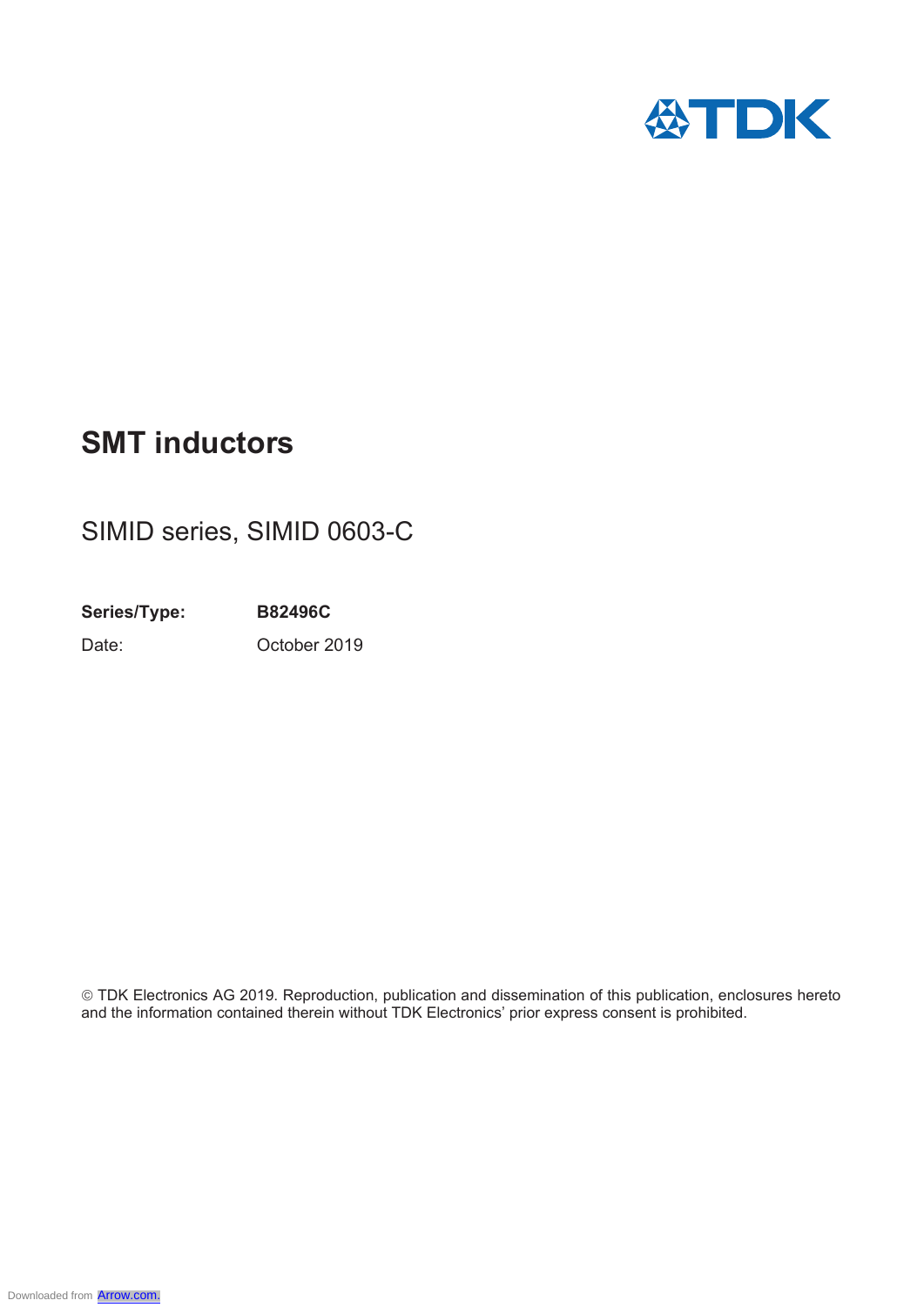

#### **SMT inductors, SIMID series B82496C**

#### **SIMID 0603-C**

**SMD** 

**Size 0603 (EIA) and/or 1608 (IEC) Rated inductance 1 ... 220 nH Rated current 110 ... 1800 mA**

#### **Construction**

- Copper-plated ceramic core
- Laser-cut winding, epoxy-coated

#### **Features**

- **Temperature range up to +150 °C**
- High resonance frequency
- Close inductance tolerance
- Free of polarization effect
- High mechanical stability
- Qualified to AEC-Q200
- Suitable for lead-free reflow soldering as referenced in JEDEC J-STD 020D
- RoHS-compatible

#### **Applications**

Resonant circuits, impedance matching for

- Multimedia
- Car access systems
- Wireless communication systems
- TPMS (Tire Pressure Monitoring System)
- GPS (Global Positioning System)
- Digital cameras

#### **Terminals**

- Base material  $\mathsf{Al}_2\mathsf{O}_3$  ceramic with Cu layer
- Layer composition Ni, Sn (lead-free)
- Electro-plated

#### **Marking**

- No marking on component
- Minimum data on reel: Manufacturer, ordering code, L value, quantity, date of packing

#### **Delivery mode and packing unit**

- $\blacksquare$  8-mm cardboard tape, wound on 180-mm  $\varnothing$  reel
- Packing unit: 4000 pcs./reel

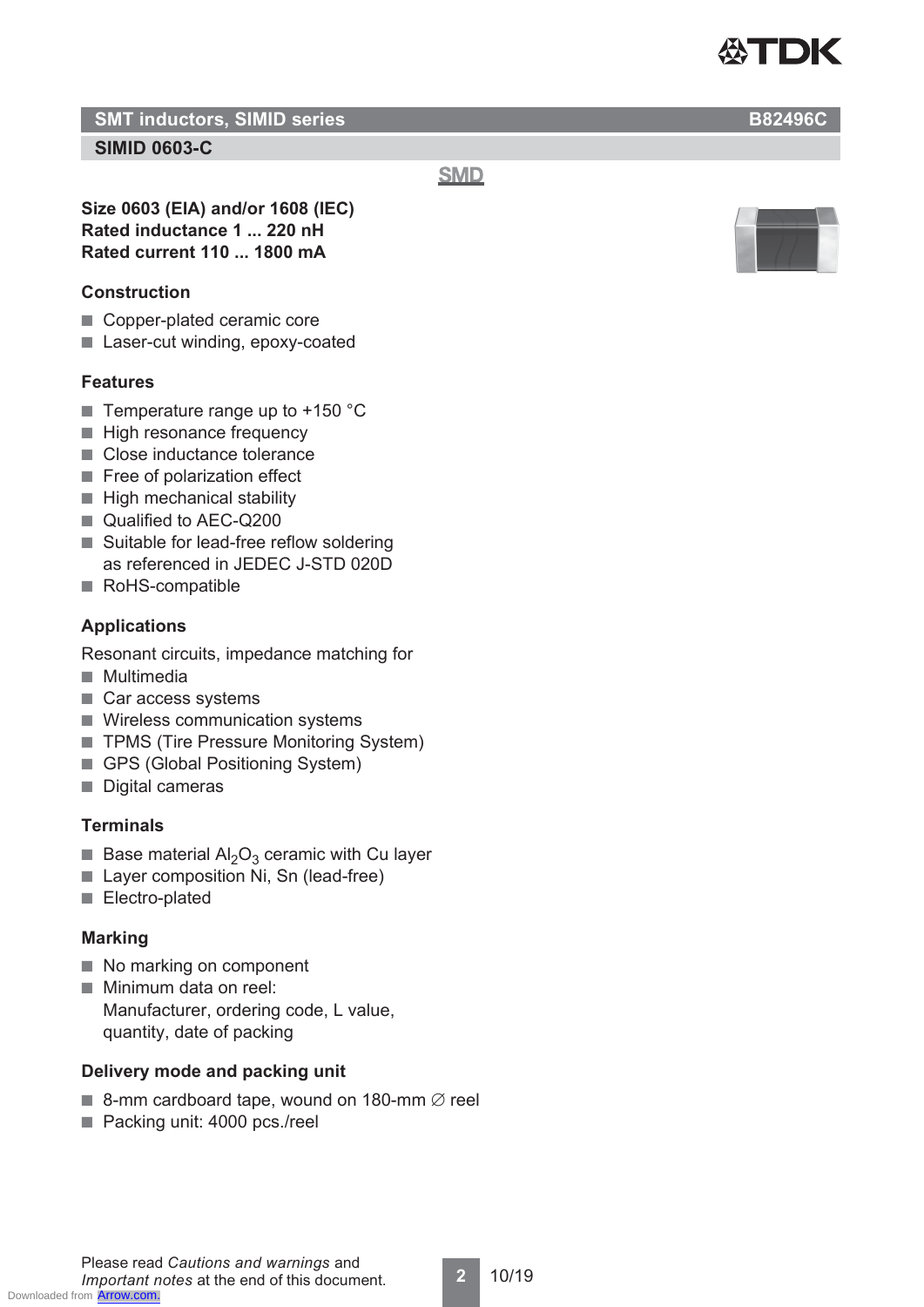

#### **SMT inductors, SIMID series B82496C**

**SIMID 0603-C**

**SMD** 

#### **Dimensional drawing and layout recommendation**





| А             |               |               |
|---------------|---------------|---------------|
| $0.8 \pm 0.1$ | $2.3 \pm 0.3$ | $0.9 \pm 0.1$ |

Dimensions in mm

#### **Taping and packing**

Cardboard tape **Reel** 





Dimensions in mm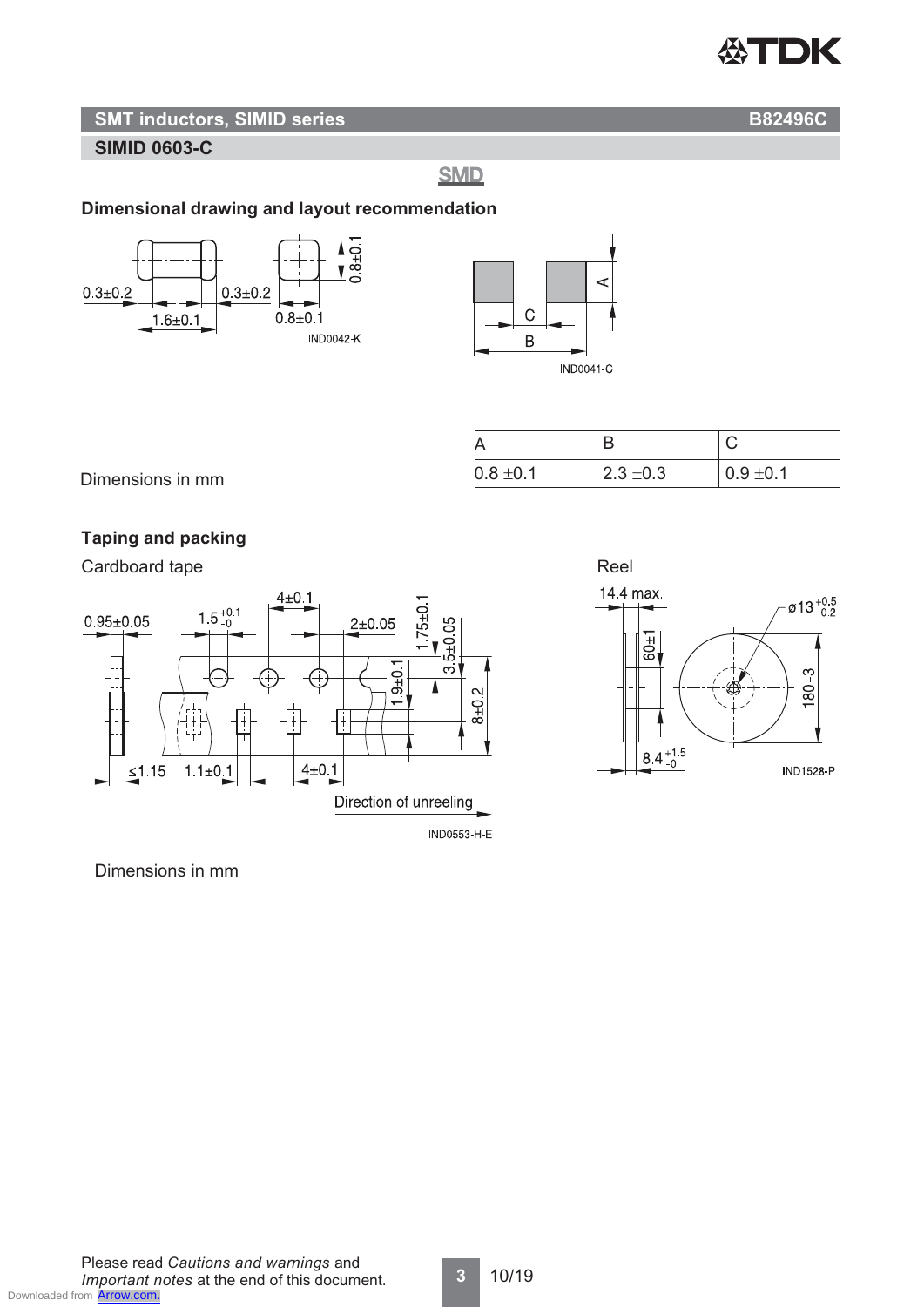

### **SMT inductors, SIMID series B82496C**

#### **SIMID 0603-C**

#### **SMD**

#### **Technical data and measuring conditions**

| Rated inductance $L_R$            | Measured with impedance analyzer Agilent 4291A<br>and test fixture Agilent 16196A or equivalent<br>at frequency $f_1$ , 0.1 V, +20 °C                     |
|-----------------------------------|-----------------------------------------------------------------------------------------------------------------------------------------------------------|
| Q factor $Q_{min}$ , $Q_{typ}$    | Measured with impedance analyzer Agilent 4291A<br>and test fixture Agilent 16196A or equivalent,<br>$Q_{\text{min}}$ measured at frequency $f_Q$ , +20 °C |
| Rated temperature $T_R$           | +125 $\degree$ C                                                                                                                                          |
| Rated current $I_R$               | Maximum permissible DC with a temperature increase<br>of $\leq$ 15 K at rated temperature                                                                 |
| Self-resonance frequency fres.min | Measured with network analyzer Agilent 8720D or<br>equivalent, +20 °C                                                                                     |
| DC resistance $R_{\text{max}}$    | Measured at +20 °C                                                                                                                                        |
| Solderability (lead-free)         | Sn95.5Ag3.8Cu0.7: +(245 $\pm$ 5) °C, (5 $\pm$ 0.3) s<br>Wetting of soldering area $\geq 95\%$<br>(based on IEC 60068-2-58)                                |
| Resistance to soldering heat      | +260 $\degree$ C, 40 s (as referenced in JEDEC J-STD 020D)                                                                                                |
| Climatic category                 | 55/150/56 (to IEC 60068-1)                                                                                                                                |
| Storage conditions                | Mounted: -55 °C  +150 °C<br>Packaged: $-25$ °C  +40 °C, $\leq$ 75% RH                                                                                     |
| Weight                            | Approx. 4 mg                                                                                                                                              |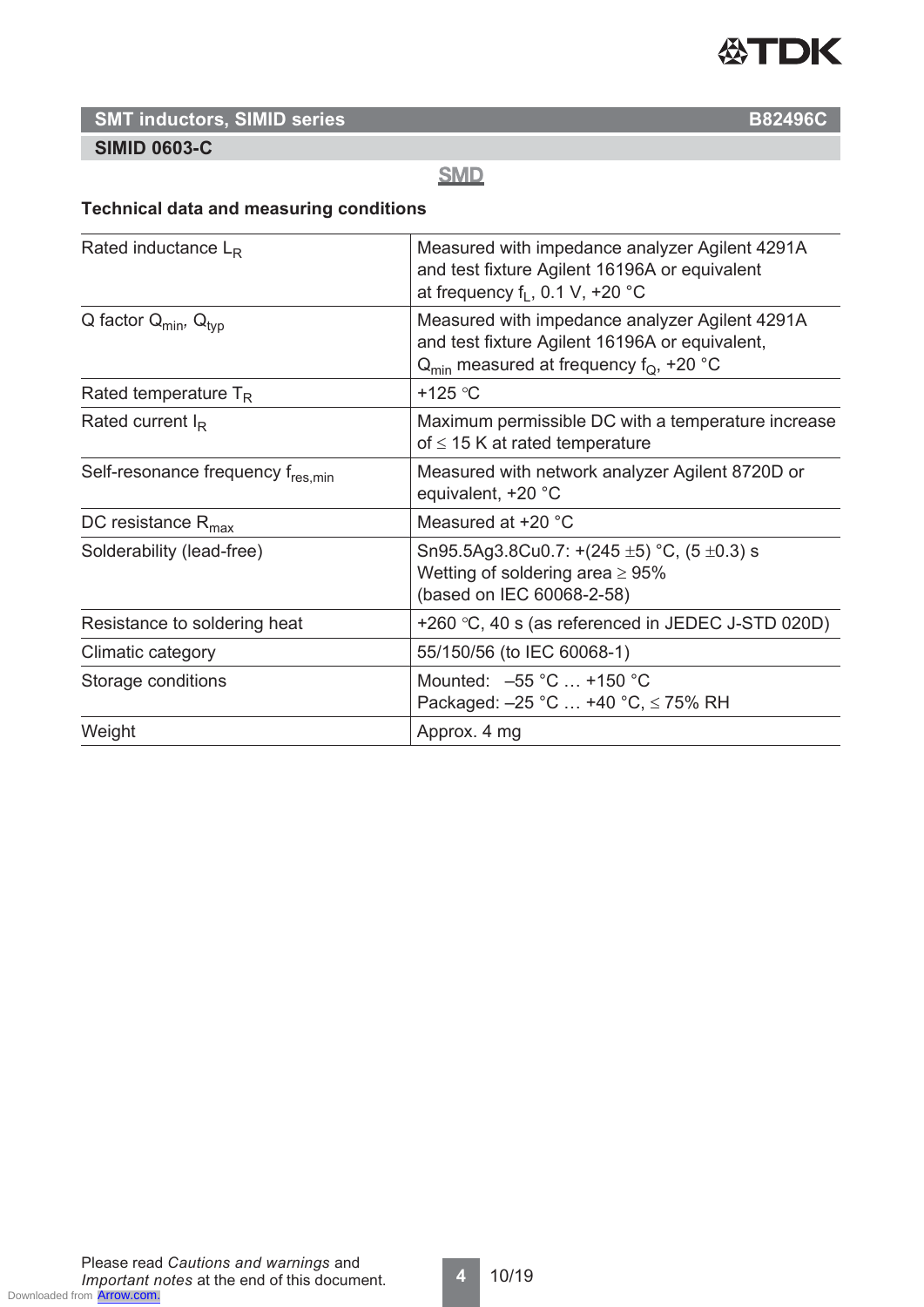# **公TDK**

#### **SMT inductors, SIMID series B82496C**

#### **SIMID 0603-C**

**SMD** 

#### **Characteristics and ordering codes**

| $L_{R}$ | <b>Tolerance</b>                                           | $\mathsf{Q}_{\mathsf{min}}$ | $\mathsf{Q}_{\mathsf{typ}}$<br>(at) | $f_L$ ; $f_Q$ | $I_R$ | $\mathsf{R}_{\text{max}}$ | $f_{res,min}$ | Ordering code <sup>1)</sup><br>(reel packing) |
|---------|------------------------------------------------------------|-----------------------------|-------------------------------------|---------------|-------|---------------------------|---------------|-----------------------------------------------|
| nH      |                                                            |                             | 800 MHz)                            | <b>MHz</b>    | mA    | $\Omega$                  | GHz           |                                               |
| 1.0     | $\pm 0.3$ nH $\triangleq$ A<br>$\pm 0.2$ nH $\triangleq$ Z | $\overline{7}$              | 60                                  | 100           | 1800  | 0.02                      | 16            | B82496C3109+000                               |
| 1.2     |                                                            | 8                           | 60                                  | 100           | 1800  | 0.025                     | 15            | B82496C3129+000                               |
| 1.5     |                                                            | 8                           | 50                                  | 100           | 1500  | 0.03                      | 13            | B82496C3159+000                               |
| 1.8     |                                                            | 12                          | 50                                  | 100           | 1500  | 0.033                     | 12            | B82496C3189+000                               |
| 2.2     |                                                            | 14                          | 50                                  | 100           | 1500  | 0.035                     | 10            | B82496C3229+000                               |
| 2.7     |                                                            | 14                          | 40                                  | 100           | 1400  | 0.04                      | 10            | B82496C3279+000                               |
| 3.3     |                                                            | 14                          | 40                                  | 100           | 1200  | 0.06                      | $9\,$         | B82496C3339+000                               |
| 3.9     | $\pm 5\% \triangleq J$                                     | 14                          | 40                                  | 100           | 1100  | 0.065                     | 8             | B82496C3399+000                               |
| 4.7     | $\pm 0.2$ nH $\triangleq$ Z                                | 14                          | 40                                  | 100           | 800   | 0.10                      | 7             | B82496C3479+000                               |
| 5.6     |                                                            | 14                          | 40                                  | 100           | 700   | 0.15                      | 6             | B82496C3569+000                               |
| 6.8     |                                                            | 14                          | 40                                  | 100           | 700   | 0.15                      | 6             | B82496C3689+000                               |
| 8.2     |                                                            | 14                          | 40                                  | 100           | 650   | 0.18                      | 6             | B82496C3829+000                               |
| 10      | $\pm 5\% \triangleq J$                                     | 14                          | 40                                  | 100           | 600   | 0.20                      | 5             | B82496C3100+000                               |
| 12      | $\pm 2\% \triangleq G$                                     | 14                          | 40                                  | 100           | 450   | 0.35                      | 5             | B82496C3120+000                               |
| 15      |                                                            | 14                          | 40                                  | 100           | 420   | 0.40                      | 4.5           | B82496C3150+000                               |
| 18      |                                                            | 14                          | 40                                  | 100           | 400   | 0.45                      | 4.0           | B82496C3180+000                               |
| 22      |                                                            | 14                          | 40                                  | 100           | 380   | 0.50                      | 4.0           | B82496C3220+000                               |
| 27      |                                                            | 14                          | 35                                  | 100           | 360   | 0.55                      | 3.0           | B82496C3270+000                               |
| 33      |                                                            | 14                          | 35                                  | 100           | 350   | 0.60                      | 3.0           | B82496C3330+000                               |
| 39      |                                                            | 14                          | 35                                  | 100           | 300   | 0.80                      | 2.5           | B82496C3390+000                               |
| 47      |                                                            | 14                          | 35                                  | 100           | 270   | 0.95                      | 2.5           | B82496C3470+000                               |
| 56      |                                                            | 14                          | 35                                  | 100           | 250   | 1.2                       | 2.5           | B82496C3560+000                               |
| 68      |                                                            | 14                          | 35                                  | 100           | 230   | 1.3                       | 2.0           | B82496C3680+000                               |
| 82      |                                                            | 14                          | 35                                  | 100           | 220   | 1.5                       | 2.0           | B82496C3820+000                               |
| 100     |                                                            | 14                          | 30                                  | 100           | 200   | 1.8                       | 1.8           | B82496C3101+000                               |
| 120     |                                                            | 5                           | 30                                  | 25.2          | 160   | 3.0                       | 1.8           | B82496C3121+000                               |
| 150     |                                                            | 5                           | 30                                  | 25.2          | 130   | 5.0                       | 1.6           | B82496C3151+000                               |
| 180     |                                                            | 4                           | 25                                  | 25.2          | 120   | 6.0                       | 1.4           | B82496C3181+000                               |
| 220     |                                                            | 4                           | 25                                  | 25.2          | 110   | 7.0                       | 1.3           | B82496C3221+000                               |

Special versions on request.

Higher currents possible at temperatures  $<$ T<sub>R</sub> on request.

Sample kit available (see also chapter "Sample kits". Ordering code: B82496X001

1) Replace the + by the code letter for the required inductance tolerance.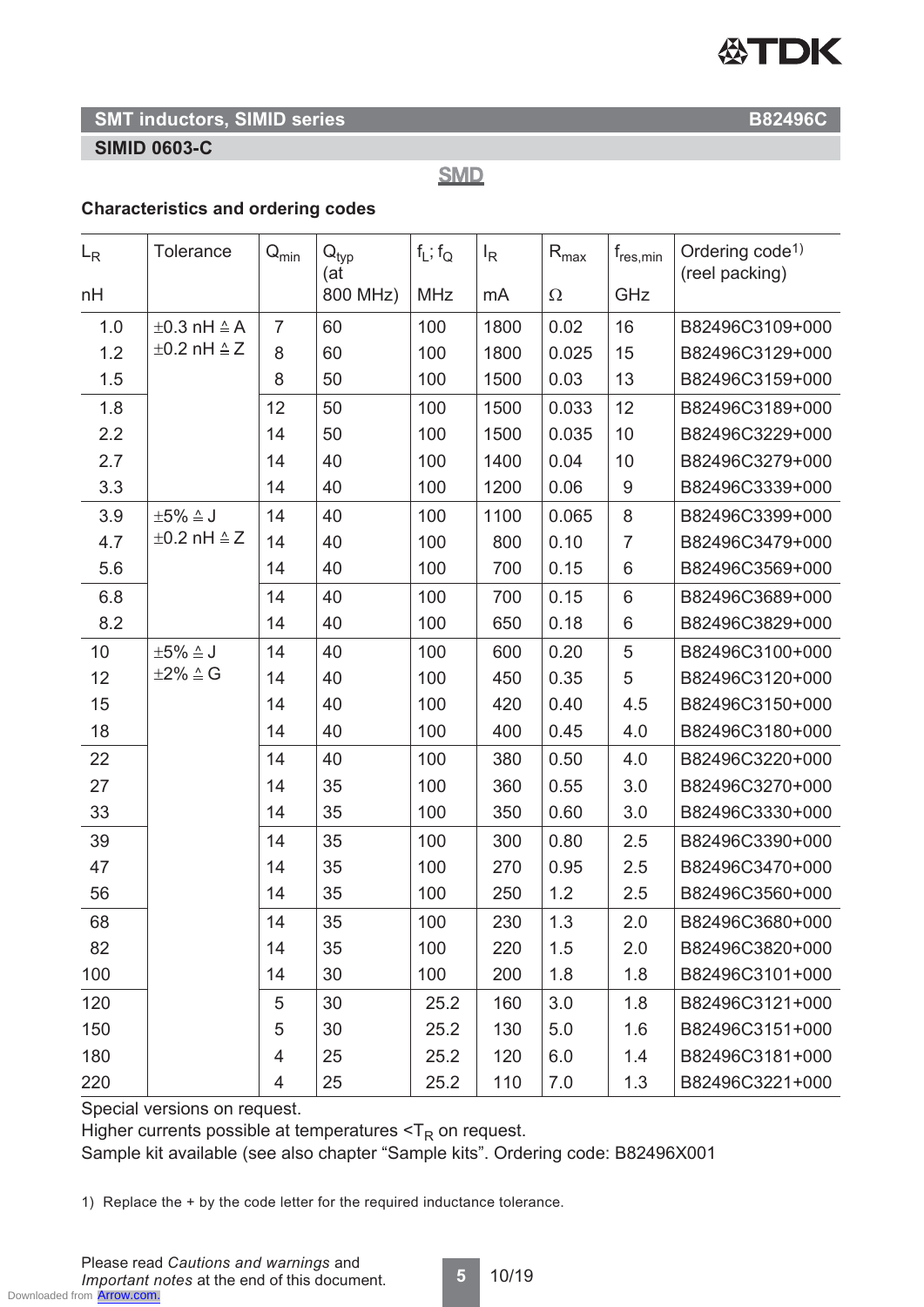

#### **SMT inductors, SIMID series B82496C SIMID 0603-C**

#### **SMD**

**Impedance |Z| versus frequency f**

measured with impedance analyzer Agilent 4291A/16196A, typical values at +20 °C



#### **Q factor versus frequency f**

measured with impedance analyzer Agilent 4291A/16196A, typical values at +20 °C



**Inductance L versus DC load current IDC** measured with LCR meter Agilent 4275A, typical values at +20 °C



#### **Current derating Iop/IR versus ambient temperature TA** (rated temperature  $T_R$  = +125 °C)



Please read *Cautions and warnings* and *Important notes* at the end of this document. Downloaded from **[Arrow.com.](http://www.arrow.com)**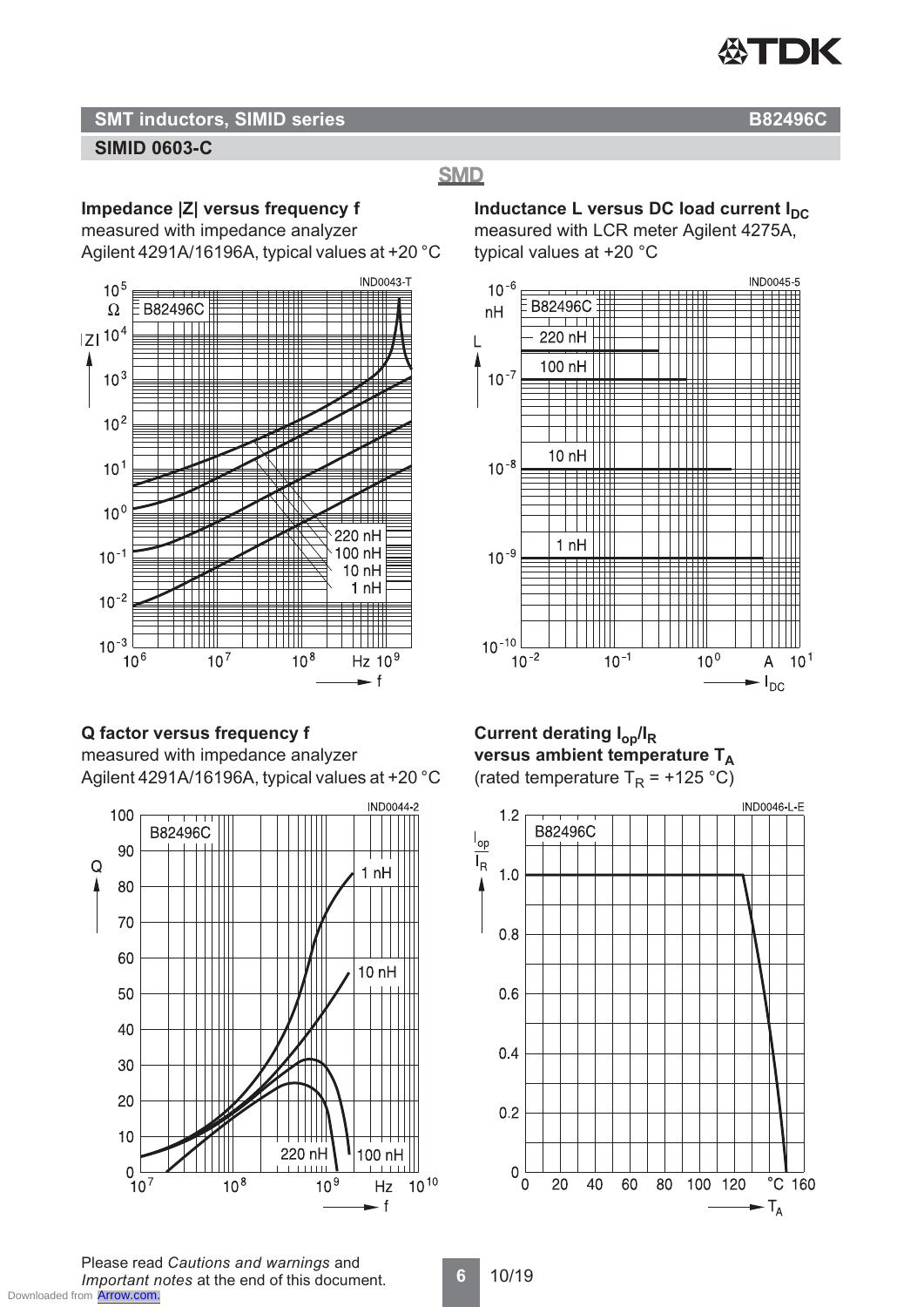

#### **Cautions and warnings**

- Please note the recommendations in our Inductors data book (latest edition) and in the data sheets.
	- Particular attention should be paid to the derating curves given there.
	- The soldering conditions should also be observed. Temperatures quoted in relation to wave soldering refer to the pin, not the housing.
- If the components are to be washed varnished it is necessary to check whether the washing varnish agent that is used has a negative effect on the wire insulation, any plastics that are used, or on glued joints. In particular, it is possible for washing varnish agent residues to have a negative effect in the long-term on wire insulation.

Washing processes may damage the product due to the possible static or cyclic mechanical loads (e.g. ultrasonic cleaning). They may cause cracks to develop on the product and its parts, which might lead to reduced reliability or lifetime.

- The following points must be observed if the components are potted in customer applications:
	- Many potting materials shrink as they harden. They therefore exert a pressure on the plastic housing or core. This pressure can have a deleterious effect on electrical properties, and in extreme cases can damage the core or plastic housing mechanically.
	- It is necessary to check whether the potting material used attacks or destroys the wire, wire insulation, plastics or glue.
	- The effect of the potting material can change the high-frequency behaviour of the components.
	- Many coating materials have a negative effect (chemically and mechanically) on the winding wires, insulation materials and connecting points. Customers are always obligated to determine whether and to what extent their coating materials influence the component. Customers are responsible and bear all risk for the use of the coating material. TDK Electronics does not assume any liability for failures of our components that are caused by the coating material.
- Ceramics / ferrites are sensitive to direct impact. This can cause the core material to flake, or lead to breakage of the core.
- Even for customer-specific products, conclusive validation of the component in the circuit can only be carried out by the customer.

#### **Display of ordering codes for TDK Electronics products**

The ordering code for one and the same product can be represented differently in data sheets, data books, other publications, on the company website, or in order-related documents such as shipping notes, order confirmations and product labels. **The varying representations of the ordering codes are due to different processes employed and do not affect the specifications of the respective products**. Detailed information can be found on the Internet under www.tdk-electronics.tdk.com/orderingcodes.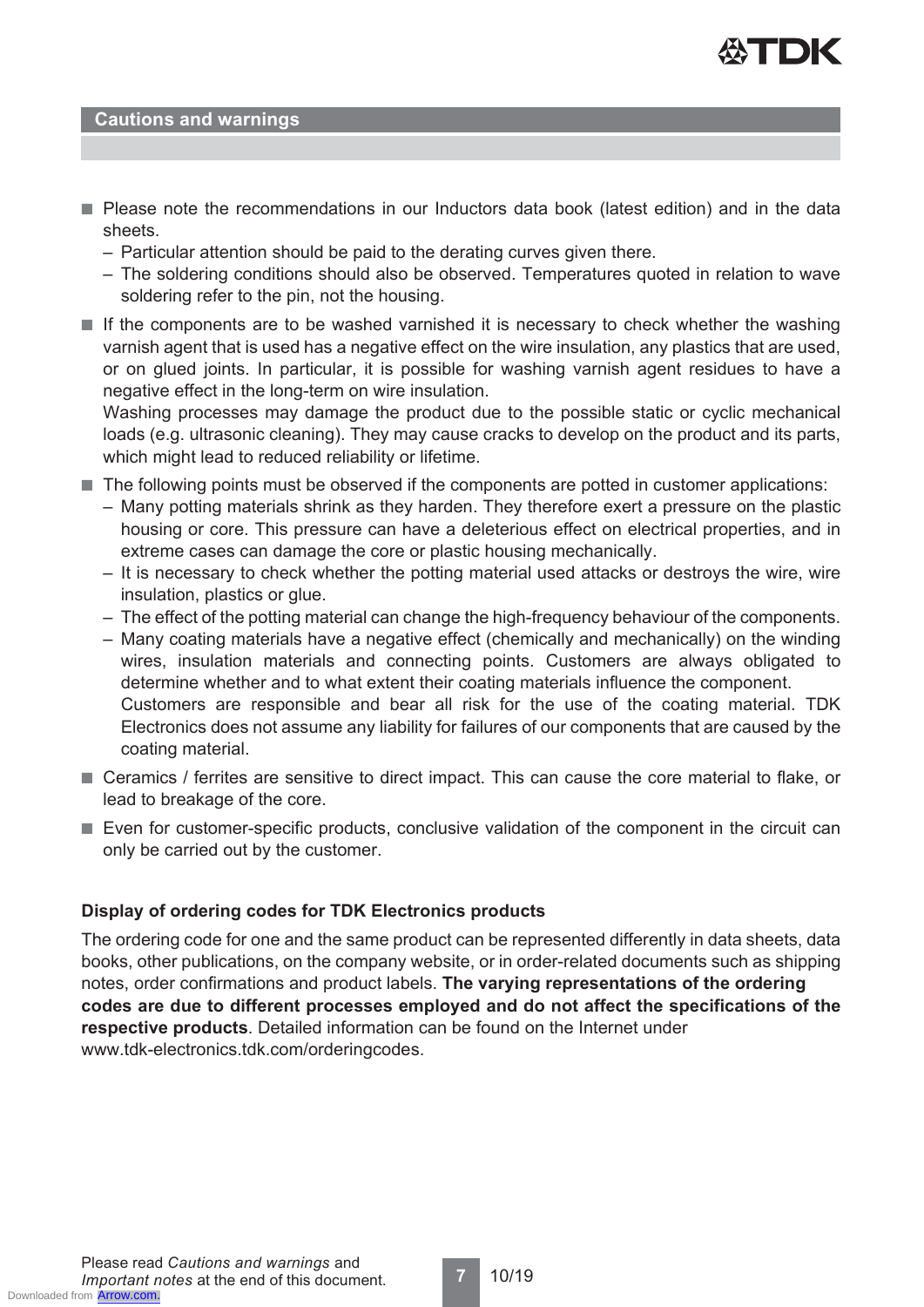

**Important notes**

The following applies to all products named in this publication:

- 1. Some parts of this publication contain **statements about the suitability of our products for certain areas of application**. These statements are based on our knowledge of typical requirements that are often placed on our products in the areas of application concerned. We nevertheless expressly point out **that such statements cannot be regarded as binding statements about the suitability of our products for a particular customer application.** As a rule, we are either unfamiliar with individual customer applications or less familiar with them than the customers themselves. For these reasons, it is always ultimately incumbent on the customer to check and decide whether a product with the properties described in the product specification is suitable for use in a particular customer application.
- 2. We also point out that **in individual cases, a malfunction of electronic components or failure before the end of their usual service life cannot be completely ruled out in the current state of the art, even if they are operated as specified.** In customer applications requiring a very high level of operational safety and especially in customer applications in which the malfunction or failure of an electronic component could endanger human life or health (e.g. in accident prevention or life-saving systems), it must therefore be ensured by means of suitable design of the customer application or other action taken by the customer (e.g. installation of protective circuitry or redundancy) that no injury or damage is sustained by third parties in the event of malfunction or failure of an electronic component.
- 3. **The warnings, cautions and product-specific notes must be observed**.
- 4. In order to satisfy certain technical requirements, **some of the products described in this publication may contain substances subject to restrictions in certain jurisdictions (e.g. because they are classed as hazardous)**. Useful information on this will be found in our Material Data Sheets on the Internet (www.tdk-electronics.tdk.com/material). Should you have any more detailed questions, please contact our sales offices.
- 5. We constantly strive to improve our products. Consequently, **the products described in this publication may change from time to time**. The same is true of the corresponding product specifications. Please check therefore to what extent product descriptions and specifications contained in this publication are still applicable before or when you place an order. We also **reserve the right to discontinue production and delivery of products**. Consequently, we cannot guarantee that all products named in this publication will always be available. The aforementioned does not apply in the case of individual agreements deviating from the foregoing for customer-specific products.
- 6. Unless otherwise agreed in individual contracts, **all orders are subject to our General Terms and Conditions of Supply**.